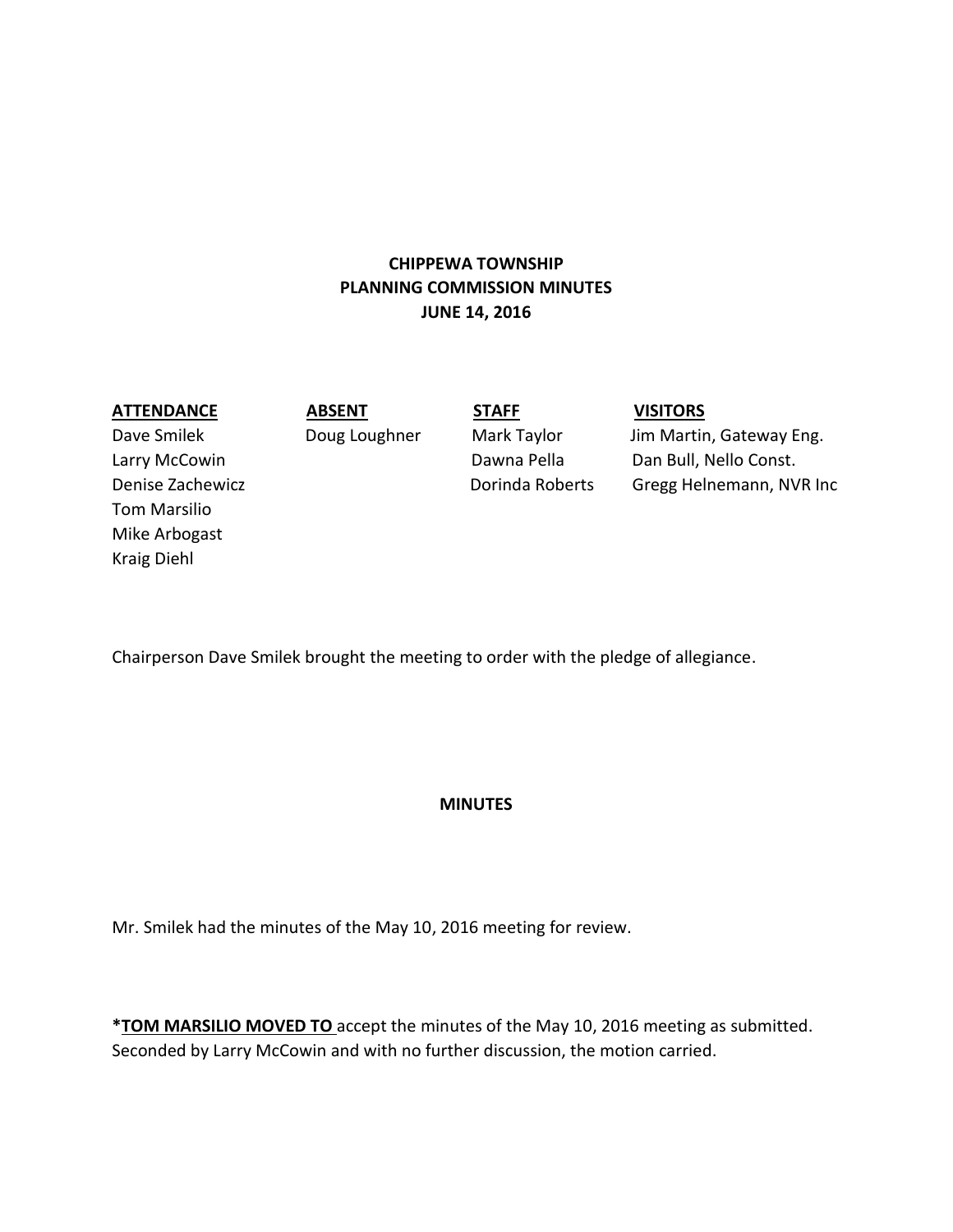## **CHIPPEWA TOWNSHIP PLANNING COMMISSION PAGE 2 JUNE 14, 2016**

# **ITEMS FOR DISCUSSION**

**1. DURHAM SUBDIVISION** – Mr. Taylor reported that this is a lot subdivision located at **267 Blackhawk Road**. Jim Culler of Michael Baker International recommended the following items be addressed: Submit property boundary closure computations for both lots, show contour lines for both lots, show owners telephone number on the plan sheet, and show approximate locations of available public water and sewage systems.

**\*DENISE ZACHEWICZ MOVED TO** recommend to the Supervisors approval of the subdivision contingent on Mr. Culler's comments being addressed. Seconded by Mike Arbogast, the motion carried unanimously.

**2. NVR/NELLO DEVELOPMENT PLAN** – Jim Martin from Gateway Engineering, Dan Bull from Nello Construction and Gregg Helnemann from NVR, Inc. were in attendance to present their proposed housing plan to the Board. This is 88 acres located on Rt. 51 past McKinley Road. They plan to divide the acreage into 183 lots and build a sidewalk community with access to our nature park and sports complex. They've done extensive marketing research and demographics in our area, i.e. as in Shenango Woods and found that this area is suited to this type of development.

Mr. Taylor explained to them that they could submit a preliminary plan review at any time, however, he advised them to have a meeting with our engineer to discuss rezoning ………to get where we need to be, before they actually submit a plan.

Everyone was pleased with the proposal and looked forward to this future development.